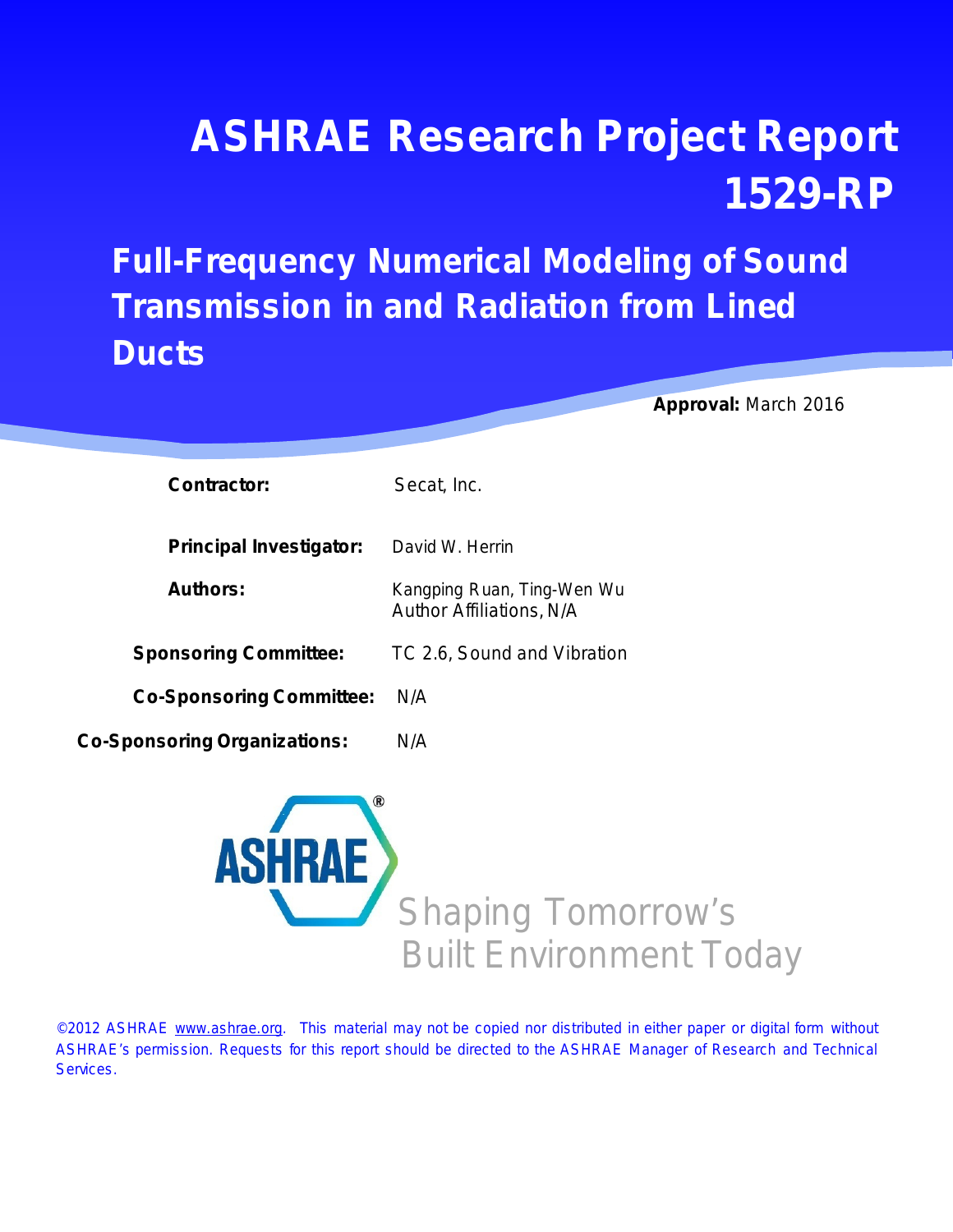## Full-Frequency Numerical Modeling of Sound Transmission in and Radiation from Lined Ducts (RP-1529)

Final Report

David W. Herrin, Ph.D., P.E. Kangping Ruan Ting-Wen Wu, Ph.D.

> Secat Inc. 1505 Bull Lea Road Lexington, KY 40511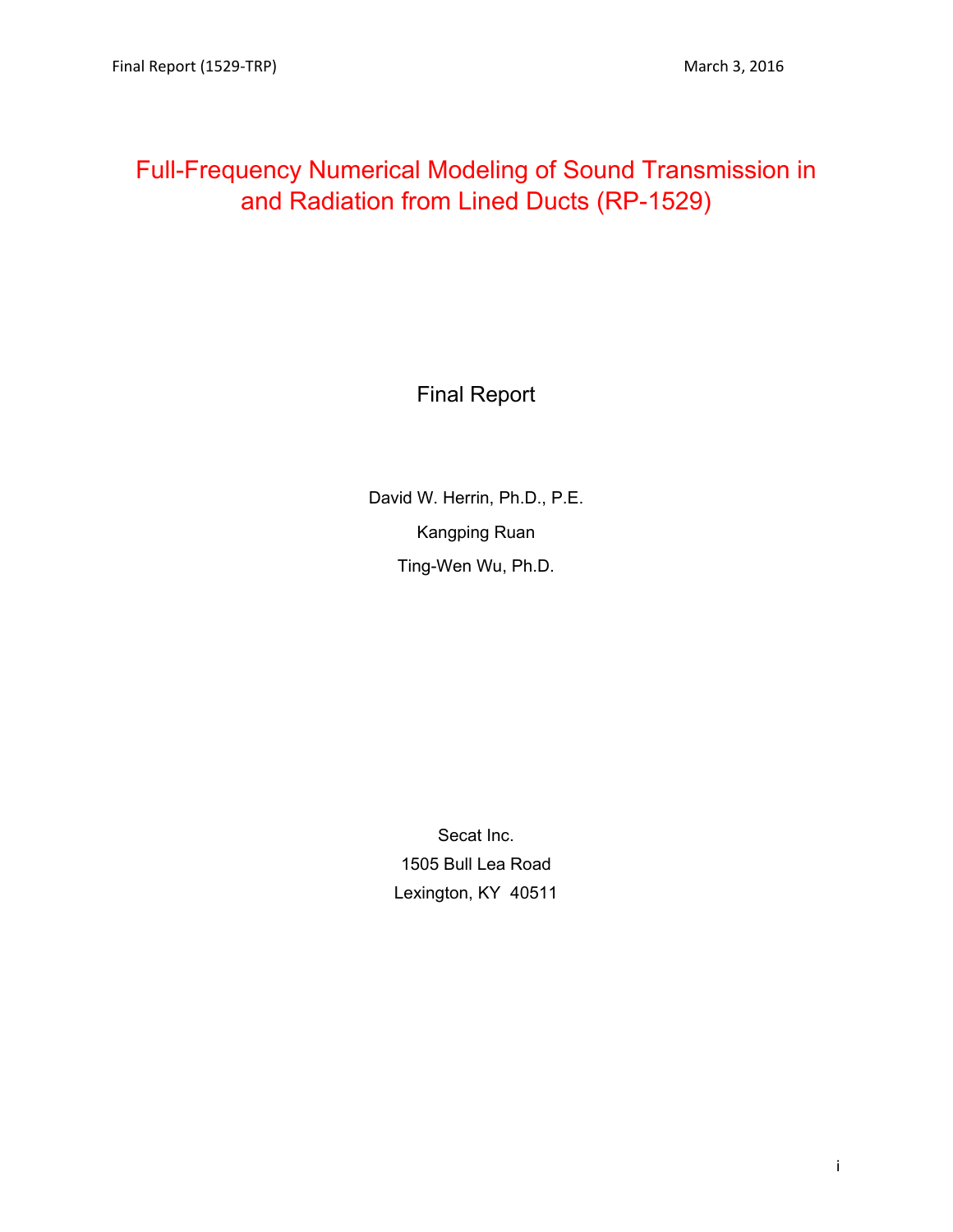#### Executive Summary

One of the benefits of numerical acoustics is that experiments that require special facilities and equipment, and long setup times can be simulated on the computer. This is certainly the case for assessing the attenuation of lined HVAC ducts for a number of reasons. (1) Measurements require a source room, which is normally comprised of hard walls and several loudspeakers with an aim of creating a diffuse acoustic field. (2) The HVAC duct normally terminates in a reverberant or anechoic room. The reverberant room should have low background noise since duct attenuation often exceeds 50 dB. Special care should be taken to reduce the impact of low frequency room modes. This may include adding some minimal sound absorption to the walls or using a rotating boom for measurements. (3) Test ducts must be constructed and installed between the two rooms and the space between the two rooms should have low background noise to prevent break-in.

Over the past two decades, the sound and vibration community has recognized the benefits of numerical acoustics for solving a variety of problems. Deterministic approaches like the finite and boundary element methods are now routinely used in industry to compare different product designs and assess acoustic treatments. In a prior effort for ASHRAE (RP-1218), boundary element methods were utilized to determine the attenuation of HVAC plenums (Herrin and Seybert, 2006; Herrin et al., 2007a, Herrin et al., 2007b). Results were compared to measured results from Mouratides and Becker (2003) with good agreement.

The objective of this effort is to use numerical simulation to assess both the insertion loss and breakout transmission loss of unlined and lined HVAC ducts. A coupled structuralacoustic finite element model is used. Acoustic finite elements are used to model the airspace and the lining while structural finite elements are used to model the ductwork.

All analyses were performed using the commercial software Siemens LMS Virtual.Lab. The diffuse acoustic field at the source is modeled using 20 monopole sources of random phase. A baffled termination is assumed and is modeled using a non-reflecting boundary termed an automatically matched layer. Poroelastic properties are assigned for the acoustic elements modeling the sound absorbing lining.

This report details the finite element procedures used and results are compared to data from an ongoing measurement campaign of lined square and circular ducts (RP-1408).

The major findings of this project can be summarized as follows.

- Finite element simulation of large HVAC ducts including sound absorptive lining is feasible on a PC workstation. Most analyses can be completed in a single day.
- Structural-acoustic coupling can be included in the models. However, the influence of the structure could be neglected if the engineer is primarily interested in determining the insertion loss for a lined duct.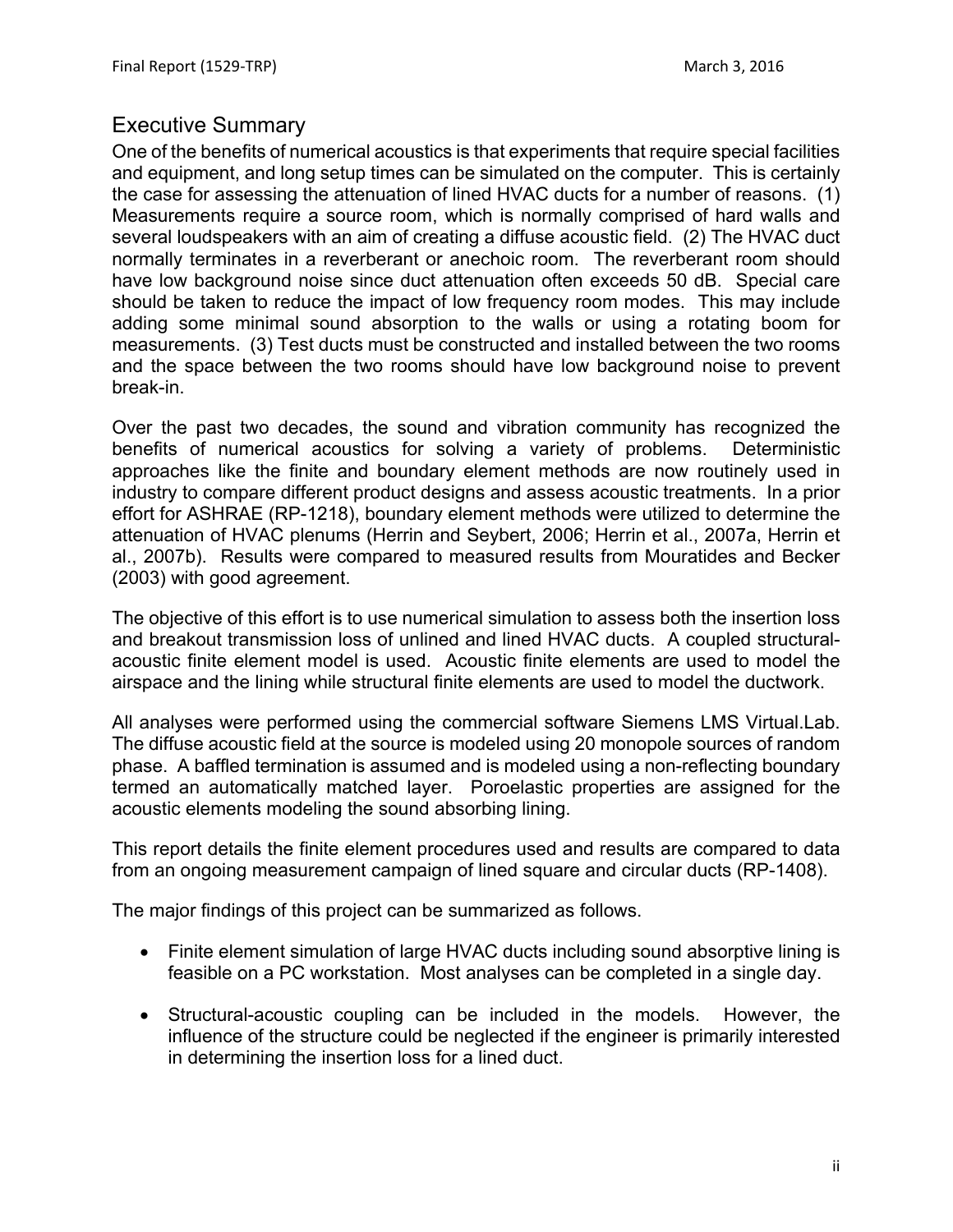- Breakout transmission loss can be determined both with and without sound absorptive lining. Results demonstrate that sound absorptive lining improves the breakout transmission loss at higher frequencies where the sound absorption is more effective.
- Insertion loss results were compared against measurement in 1/3-octave bands. For the most part, agreement between simulation and measurement is excellent. There are differences when the predicted insertion loss exceeds 50 dB. This occurs between 500 and 1200 Hz in some lined duct cases. Based on the current limitations due to flanking paths in test environments, measurements cannot accurately measure attenuation greater than 50 dB.
- Insertion loss is the difference between the radiated power of unlined and lined ducts so the impact of end reflections, which are included in the model, on the results should be minimal and limited to lower frequencies. The models also include the slight duct expansions where the lining is located which is likely more important.
- Breakout transmission loss was predicted using simulation and compared with the ASHRAE Handbook. ASHRAE Handbook results are from measurement. For the most part, agreement is excellent between the Handbook and simulation for both circular and rectangular duct cross-sections. However, there are sizeable differences between simulation and the ASHRAE Handbook at low frequencies for circular ducts. Similar differences between analytical models and measurement have been observed in past literature. The reason for the discrepancy is that the predicted breakout transmission loss is in excess of 50 dB which likely exceeds the measurement test limits due to flanking paths.
- By plotting the attenuation (in dB) from the start of the test duct versus the number of wavelengths, it can be observed that attenuation is steep and relatively linear for the first 5 acoustic wavelengths. After which, the attenuation rate is reduced though it is still approximately linear. These results suggest that simple relationships for duct attenuation could be established for the standard duct sizes that are summarized in the *ASHRAE Handbook – HVAC Applications* (2015). Results demonstrate that the ASHRAE Handbook tables are inadequate for ducts which are longer than 3.05 m (10 ft). Specifically, ASHRAE Handbook insertion loss predictions are overly high because they assume a linear attenuation per unit length irrespective of the total length of lined duct.

In summary, numerical simulation has been successfully used to determine both insertion loss and breakout transmission loss with acceptable accuracy. For future work, the models should be used to update and expand the information in the *ASHRAE Handbook – HVAC Applications* (2015). The models can certainly be used to extend the tables to ducts exceeding 3.05 m (10 ft) in length. In addition, the frequency resolution of the tables can be refined from octave bands to 1/3-octave bands.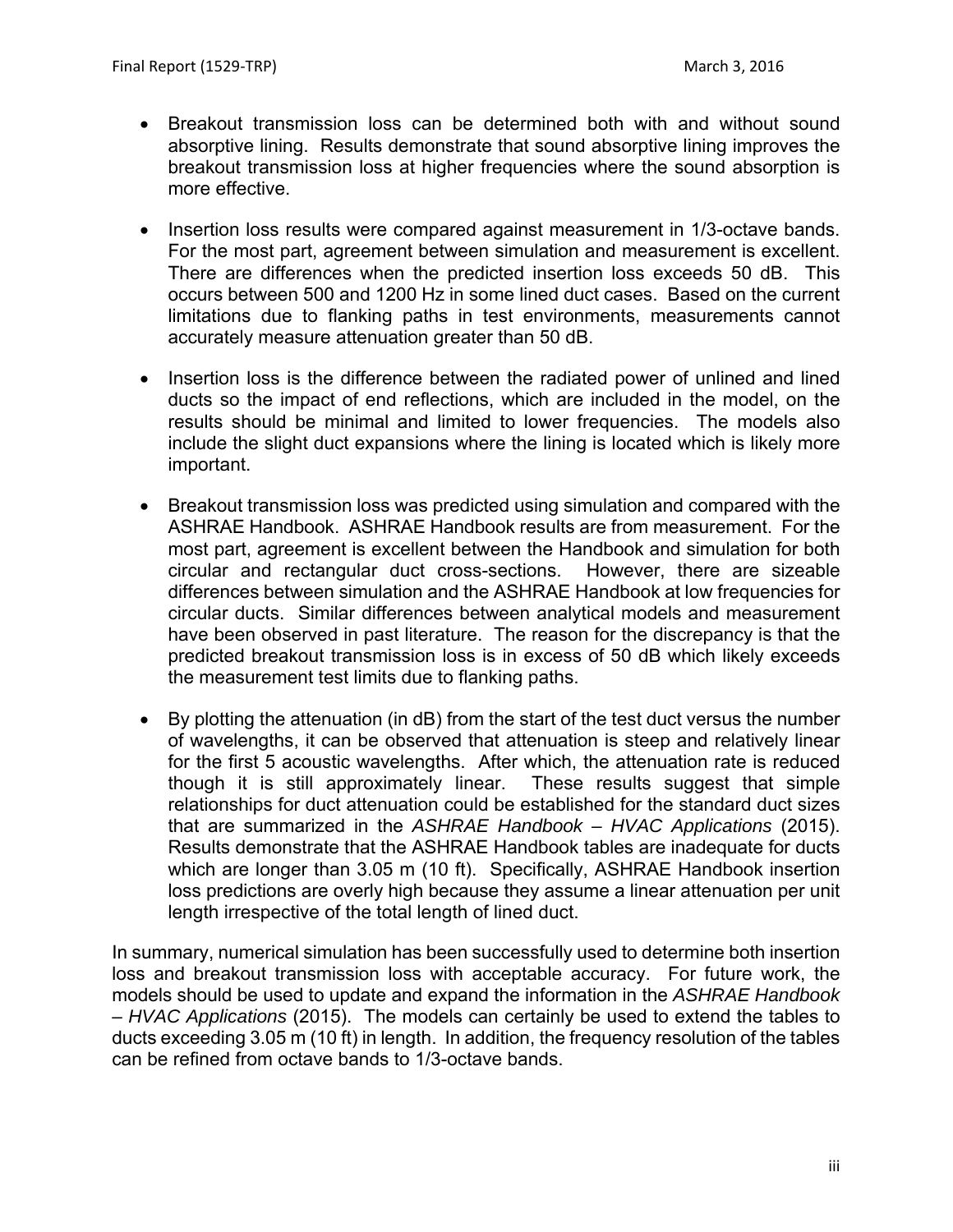### **Table of Contents**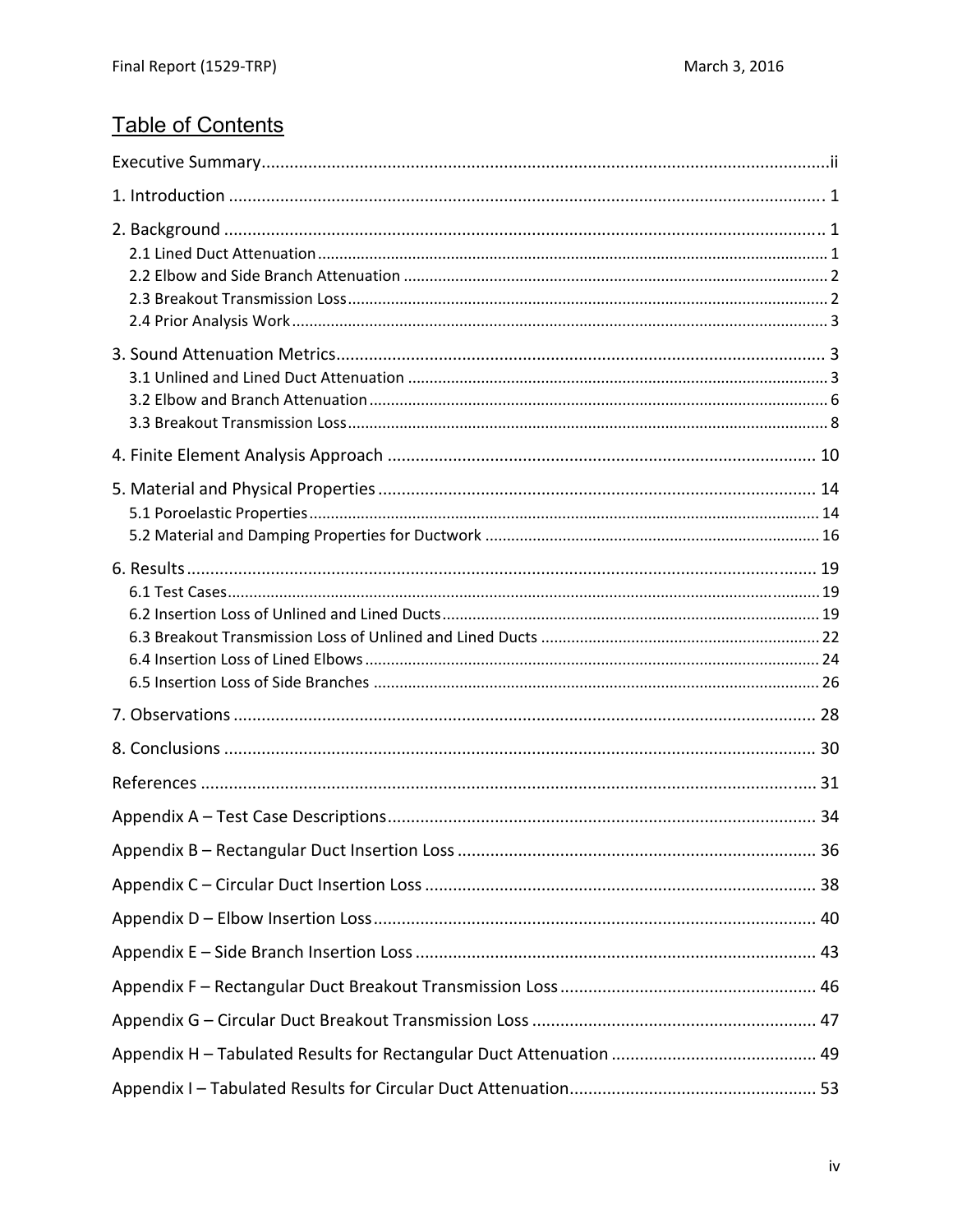| Appendix L – Tabulated Results for Breakout Noise from Rectangular Ducts  63 |  |
|------------------------------------------------------------------------------|--|
|                                                                              |  |
| Appendix N - Tabulated Results for Breakout Noise from Right Angle Elbow  68 |  |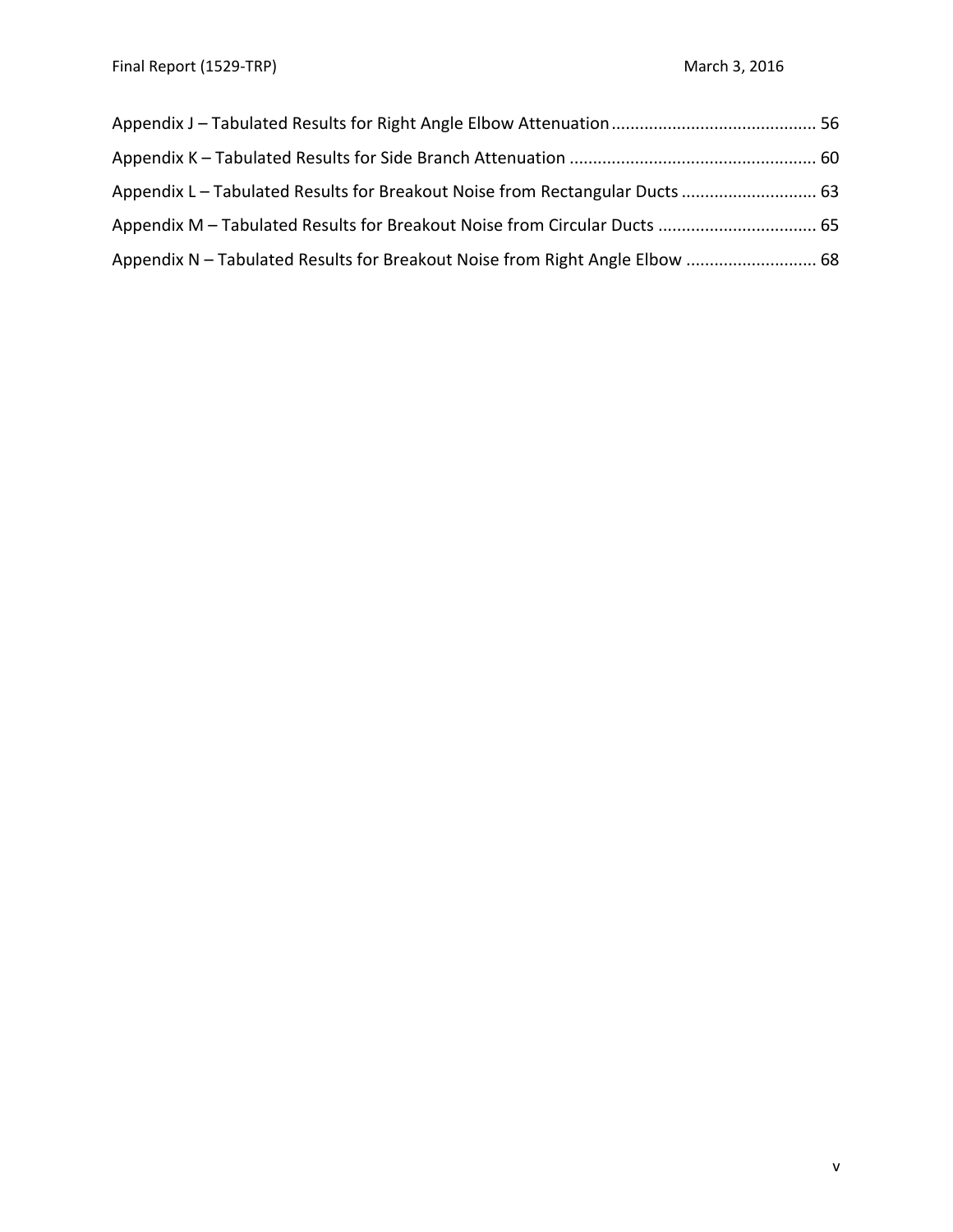#### 1. Introduction

Noise is one of many design concerns that must be attended to in buildings. If unaddressed, mitigation measures are costly after the building is in place and the effectiveness of measures taken is reduced. Likely, the most important sources of noise are from HVAC equipment, and one of the dominant paths is airborne transmission through ducts. Breakout noise is an important secondary path.

Most of the past work has been performed experimentally. However, measurements require special facilities and expensive measurement equipment. Prior measurement studies, though valuable, have only looked at a subset of the ranges of duct crosssectional areas, lengths, and sound absorptive liners. Accordingly, there is a great need for a validated numerical approach that can be used to analyze the full range of HVAC ducting in use.

This report documents a finite element approach to determine the insertion loss and breakout transmission loss of unlined and lined ducts, elbows, and side branches. Results are validated using measurement where available or the *ASHRAE Handbook – HVAC Applications* (2015). The developed and validated model can accommodate the full range of HVAC ducts. Accordingly, it can be used to 1) conduct sensitivity studies on standard sized ducting to supplement the information in the *ASHRAE Handbook*, 2) evaluate the attenuation of standard HVAC elements like plenums, baffled silencers, elbows, and side branches, and 3) assess the attenuation of built-up HVAC systems.

As a prelude, the following sections detail the past measurement and analysis work that has been conducted on unlined and lined ducts, elbows, and side branches.

#### 2. Background

#### 2.1 Lined Duct Attenuation

Often, the most effective treatment is to add fiber lining to the interior duct surfaces which adds thermal insulation and has little effect on the pressure drop. Not surprisingly, ASHRAE had devoted a number of research projects to better understanding noise attenuation in ducts and lined ducts in particular. Vér (1978) reviewed a number of prior experimental studies on duct attenuation and compared results to the 1973 and 1976 ASHRAE Handbooks. At the time, Vér (1978) pointed out 1) the need for more careful experimentation, 2) that sound absorption properties for common linings were unknown, and 3) that effects of flanking and transmission through duct walls were not well understood.

In the next decade, Machen and Haines (1983) and Kuntz and Hoover (1987) performed extensive measurement campaigns. The results of Machen and Haines appear to form the basis for the rectangular duct insertion loss data in the *ASHRAE Handbook – HVAC Applications* (2015). Kuntz and Hoover measured the insertion loss and in-duct attenuation for 18 unlined and lined ducts of varying rectangular cross-section. Each of the tested ducts was 10 ft (3.05 m) in length. Their results are consistent with, though not identical, to the tables in the Handbook.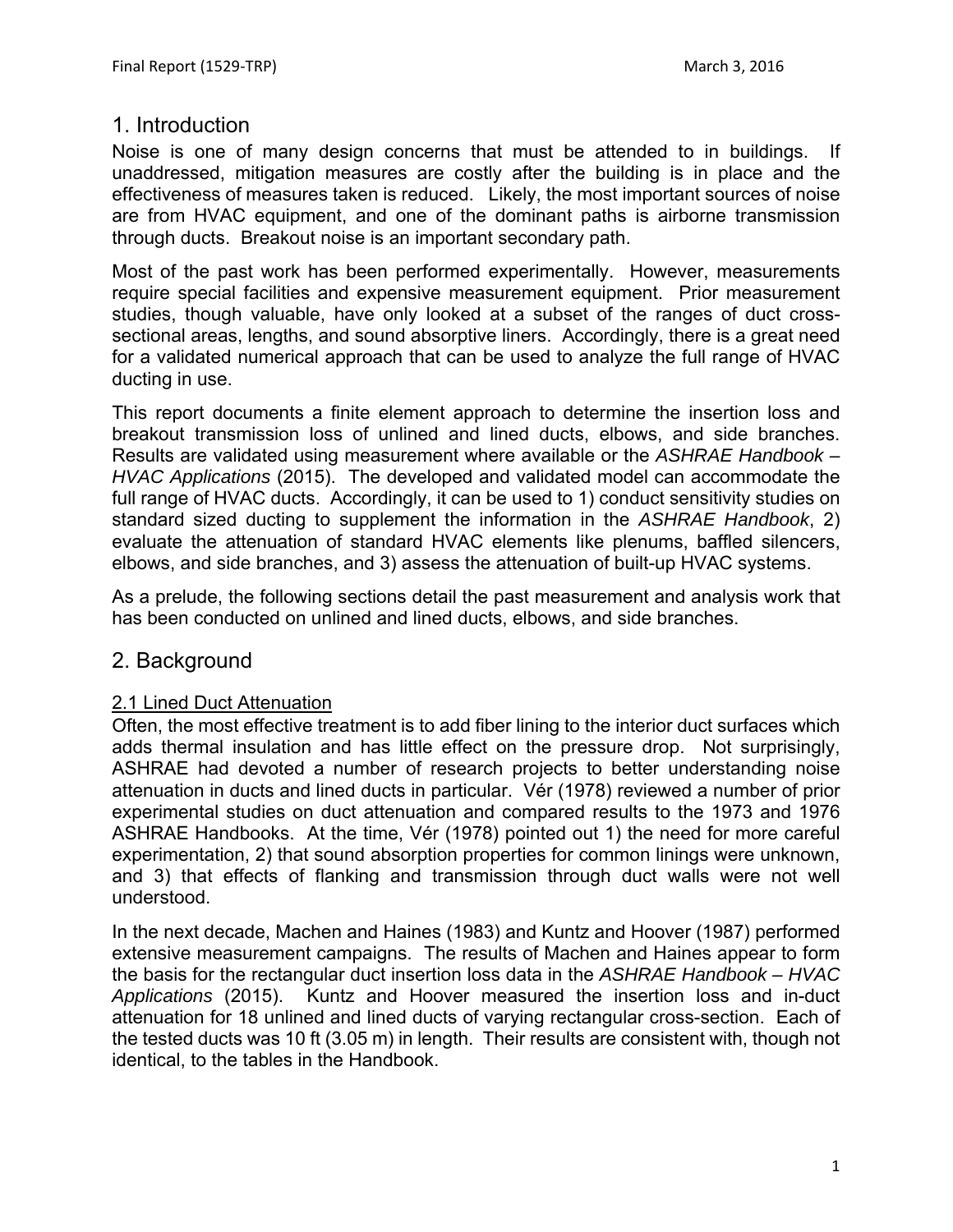In follow on work, Reynolds and Bledsoe (1989a, 1989b) used regression analysis to determine equations for the sound attenuation of lined and unlined rectangular and circular ducts. The latter paper provided results for the insertion loss of 20 ft (6.10 m) length circular ducts and may be the basis for the circular duct information in the ASHRAE Handbook. To the authors' knowledge, the regression equations have not been widely used by the ASHRAE community.

At this juncture, the ASHRAE Handbook provides tables for the attenuation of lined and unlined ducts of a variety of cross-sections. However, Kuntz and Hoover limited their studies to ducts that are 10 ft (3.05 m) in length, and their suitability for longer ducts is suspect. Recently, Reynolds (2015) in RP-1408 has performed a far more extensive measurement campaign than had previously been undertaken considering different duct lengths, and circular and rectangular cross-sections. This data will likely be the basis for future ASHRAE Handbook editions.

#### 2.2 Elbow and Side Branch Attenuation

Though the most effective way to reduce the noise is to use sound absorptive lining in the ducts or introduce plenums, there is also modest attenuation at elbows or when other ducts branch off the main duct. Sound is reflected back towards the source at a bend due to the slight change in cross-sectional area. There will be less attenuation if turning vanes are present. In contrast, the attenuation can be greatly increased if lining is added to the elbow.

Cabelli (1980) developed analytical models for unlined mitered and curved 90° bends, and Ko and Ho (1977) looked at curved bends. Vér (1983a) summarized results presented by Mechel (1975) and from a VDI Technical Report (2001) for different bends in a form appropriate for HVAC engineers. Vér's (1983a) work forms the basis for what is currently in the ASHRAE Handbook (2015).

Almost all of the prior measurement studies have assumed a 90° bend though bends of various angles are commonly seen in practice. Accordingly, a validated numerical simulation approach is of interest for application to the full range of elbows encountered in practice.

#### 2.3 Breakout Transmission Loss

Though the direct airborne path is dominant, breakout noise is an important secondary path especially if ductwork is exposed. Breakout noise occurs when internal duct noise causes the duct walls to vibrate and in turn radiate noise to their surroundings and is normally a greater concern at low frequencies (Cummings, 1985). Turbulence may also cause ducts to rumble but this is not breakout noise in the strict sense. Breakout noise is most commonly reduced by using spiral wound circular ducts instead of rectangular ducts or by adding sound absorptive lining.

Both Vér (1983b) and Cummings (1983,1985) investigated breakout noise in ASHRAE supported efforts. Cummings continued working in the area for the next two decades and his work and others is summarized in his comprehensive review paper (Cummings, 2001). That paper nicely synopsizes the current state-of-the-art and is written at the level of a